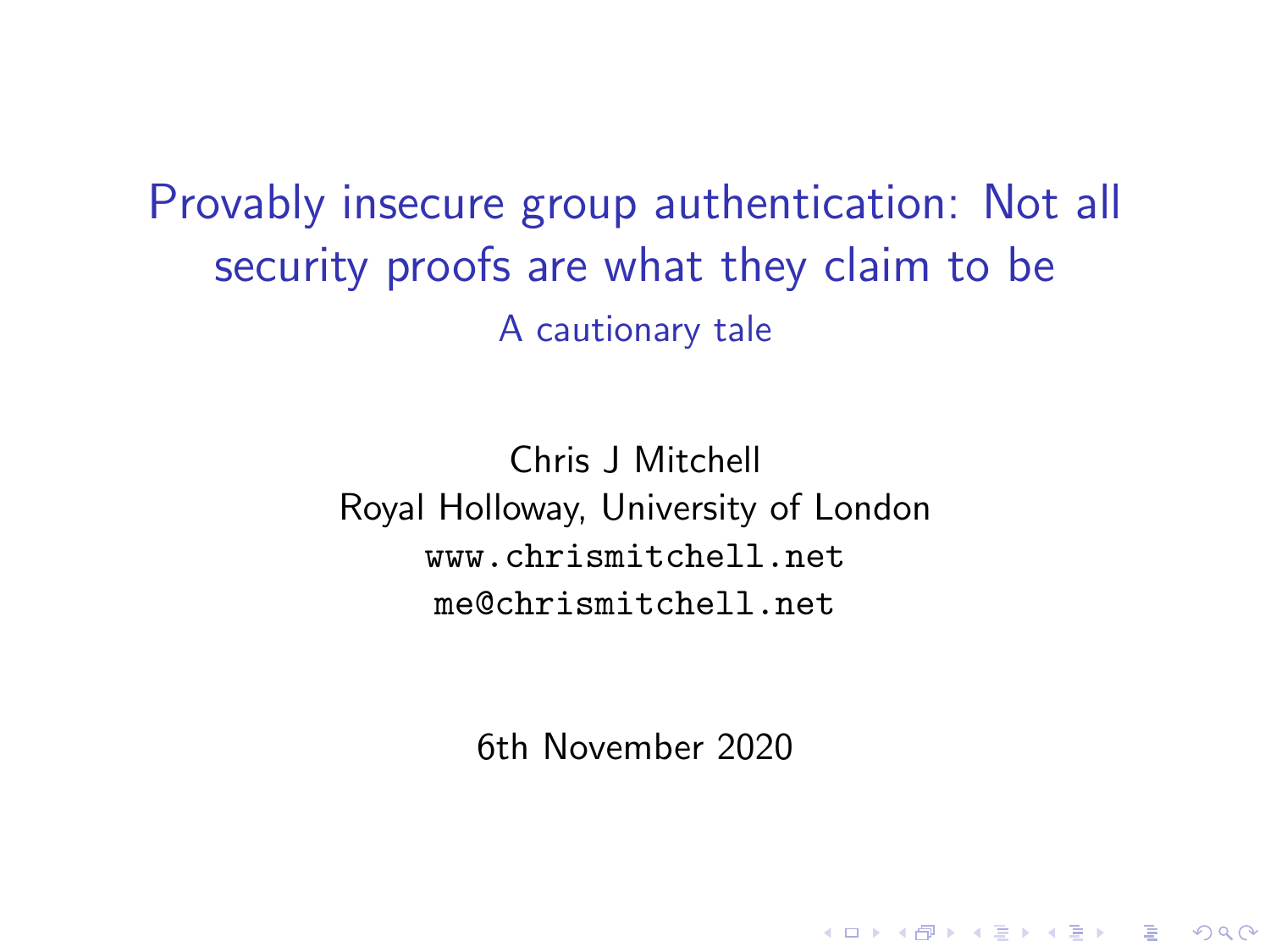# <span id="page-1-0"></span>**Background**

- ▶ A paper presented at the ICICS 2019 conference describes a 'provably secure group authentication [protocol] in the asynchronous communication model'.
- $\blacktriangleright$  However the protocol is subject to a serious attack, as shown in this talk.
- $\blacktriangleright$  Examination of the security theorem provided in the ICICS 19 paper reveals that it is not exactly what it seems to be at first sight.

 $\blacktriangleright$  Issues raised by this are also briefly discussed.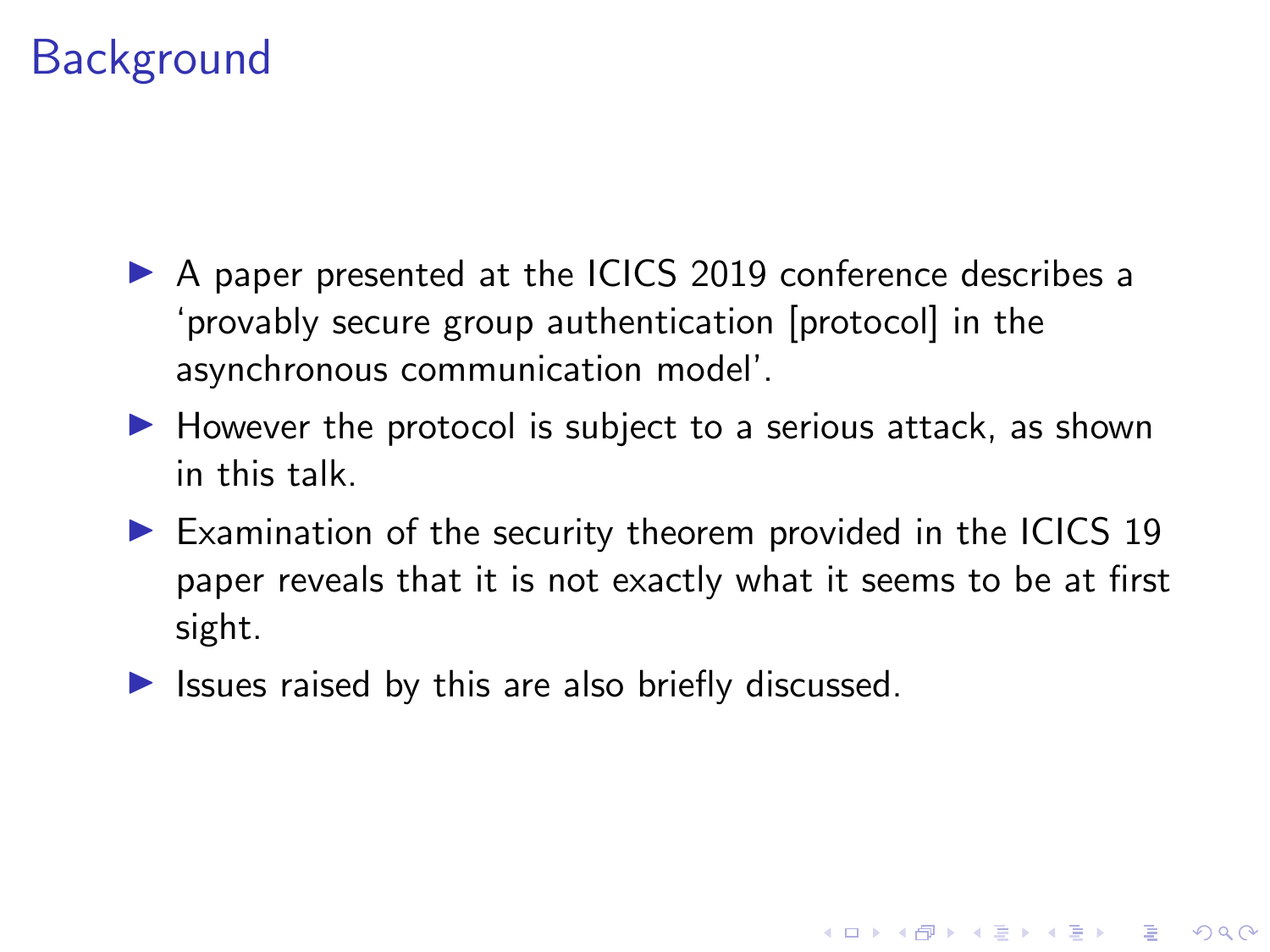#### The scheme: security goals

- $\blacktriangleright$  Here a group authentication protocol is one where 'each user acts both roles of the prover and the verifier, and all users in the group are authenticated at once' (Xia et al., 2020).
- $\triangleright$  Main goal is to assure all members of a defined group that the specified members are all actively involved in the protocol, and no other parties are involved.
- $\blacktriangleright$  ICICS paper refers to both insider and outsider attacks, i.e. protocol is intended to be secure against both; also says an outside adversary cannot impersonate a group member without detection, even if it computes a token after seeing all other tokens (communication assumed to be asynchronous).
- $\blacktriangleright$  However, no reference to trust assumptions for broadcast channel used for communications, apart from being asynchronous  $-$  it is standard practice when analysing authentication protocols to assume attacker can manipulate the communications channel, including to intercept, delete, insert and modify messages (see, for example, (Boyd et al., 2020)) — we therefore assume this her[e.](#page-1-0) **Example 2020**) — we therefore assume this here. **Example 2020**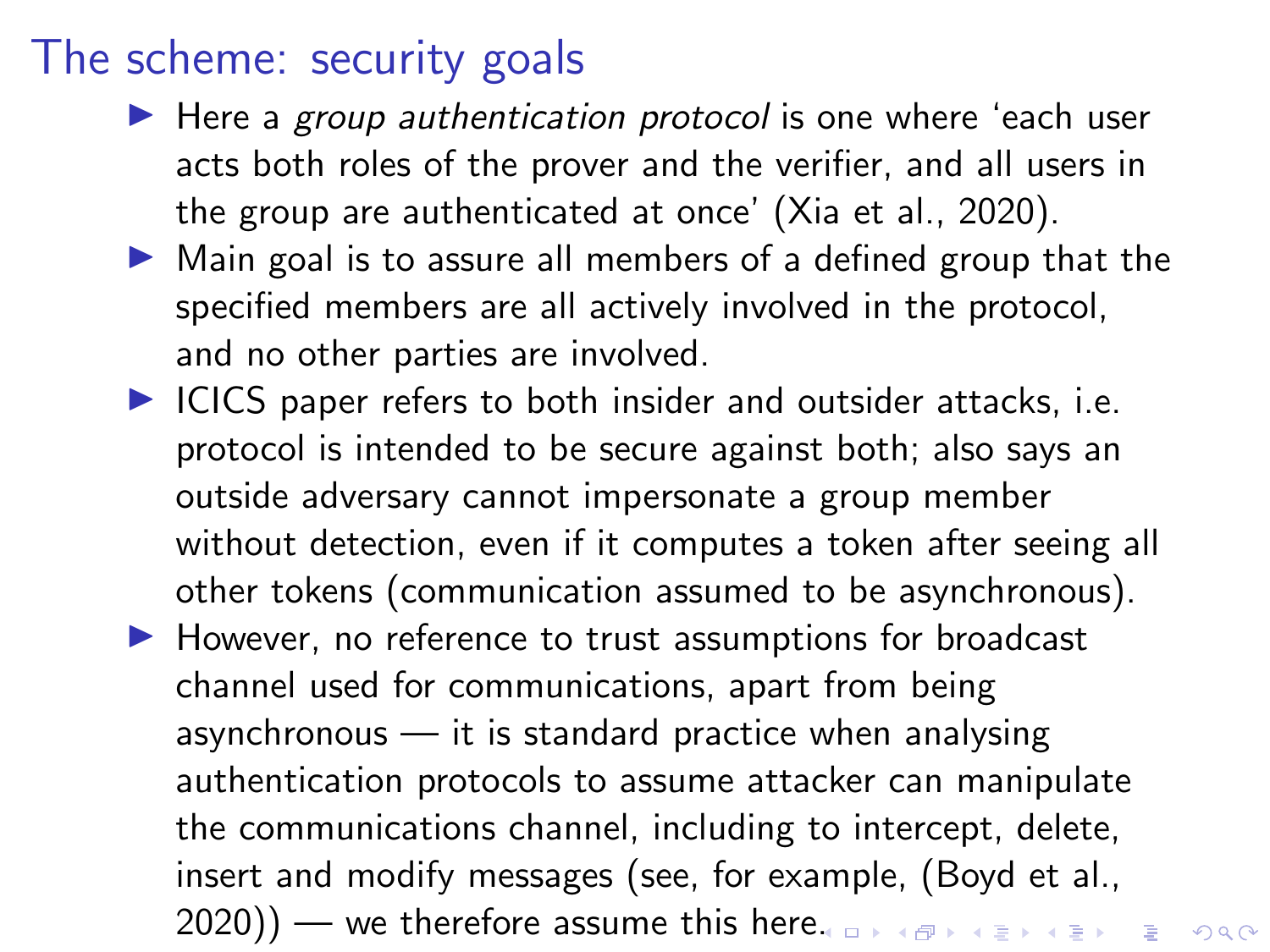#### The scheme: Overview

#### $\triangleright$  Scheme can be divided into two phases:

- $\triangleright$  initialisation, when the Group Manager (GM) equips each participant with the credentials needed to perform group authentication, and
- $\blacktriangleright$  the group authentication phase where a subset of the participants simultaneously authenticate each other as a group.

**KORKAR KERKER SAGA** 

Suppose that there are *n* participants  $\mathcal{U} = \{U_1, U_2, \ldots, U_n\}$ .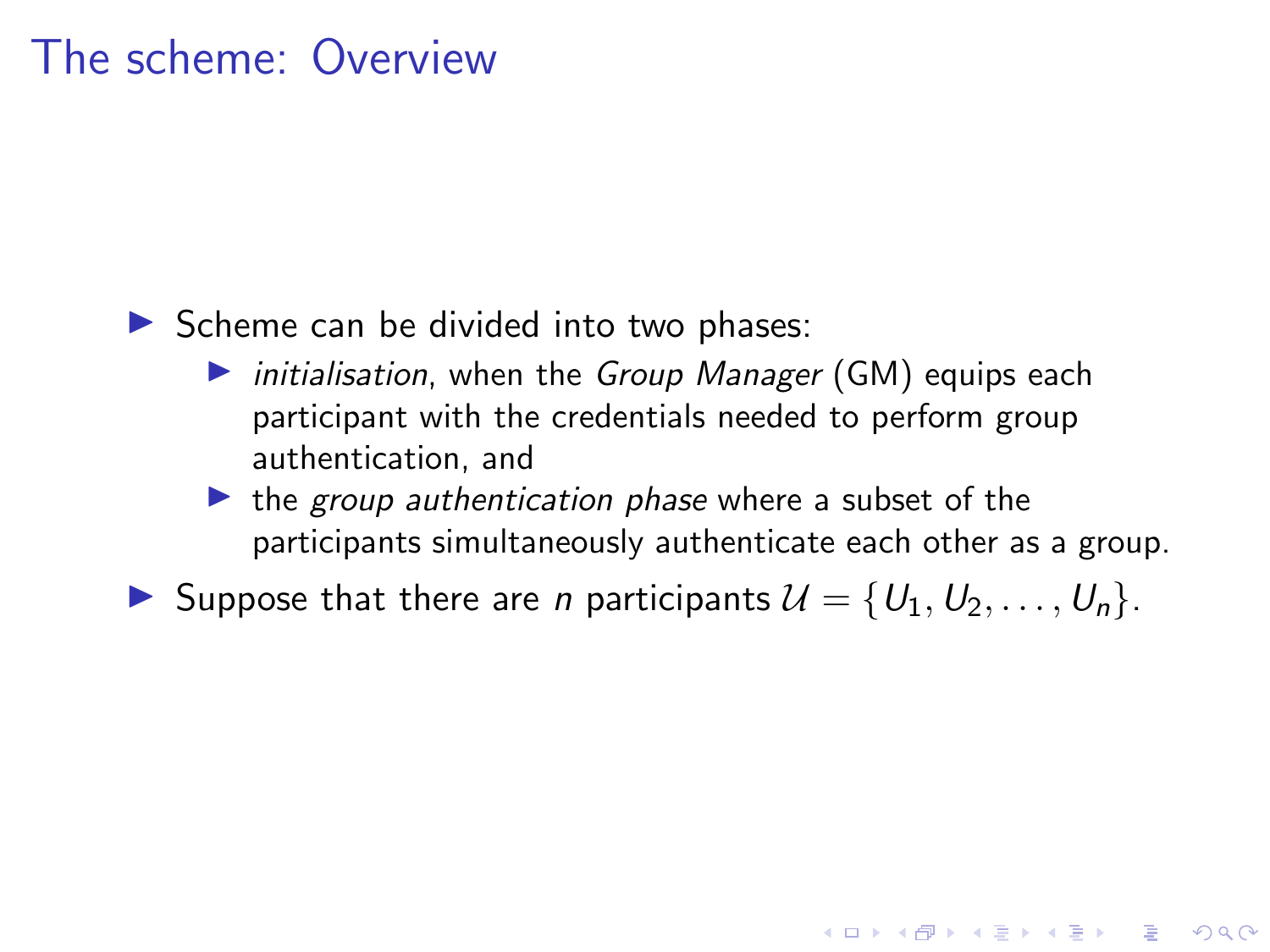#### The scheme: Initialisation

The GM chooses/computes:

- $\triangleright$  parameters t and  $\ell$ , where at most  $t 1$  insiders collaborate, and  $\ell$  is the number of sessions with these credentials.
- $\triangleright$  cyclic group G (expressed multiplicatively) with order a large prime q, and randomly selects  $g_1, g_2, \ldots, g_\ell$  to be  $\ell$ independent generators of  $G$  (one per session).
- $\triangleright$  cryptographic hash function H with domain G.
- Secret  $s \in \mathbb{Z}_q$ , and the  $\ell$  values  $H((g_i)^s)$ ,  $1 \le i \le \ell$ .
- ► secret polynomial  $f(x) = \sum_{i=0}^{t-1} a_i x^i$  over  $\mathbb{Z}_q$  of degree  $t-1$ , where  $a_0 = s$ .
- redential  $s_i = f(x_i)$  for each participant  $U_i$   $(1 \le i \le n)$ , where  $x_i \in \mathbb{Z}_q$  is a unique identifier for  $U_i$ .

Using an out-of-band secure channel, GM equips participant  $U_i$  $(1 \leq i \leq n)$  with t, G, q, H, the identifiers  $\{x_1, x_2, \ldots, x_n\}$ , the generators  $\{g_1, g_2, \ldots, g_\ell\}$ , the hash codes  $\{H((g_1)^s),H((g_2)^s),\ldots,H((g_\ell)^s)\}$ , and the participant's secret credential  $s_i(= f(x_i))$ . **KORKAR KERKER SAGA**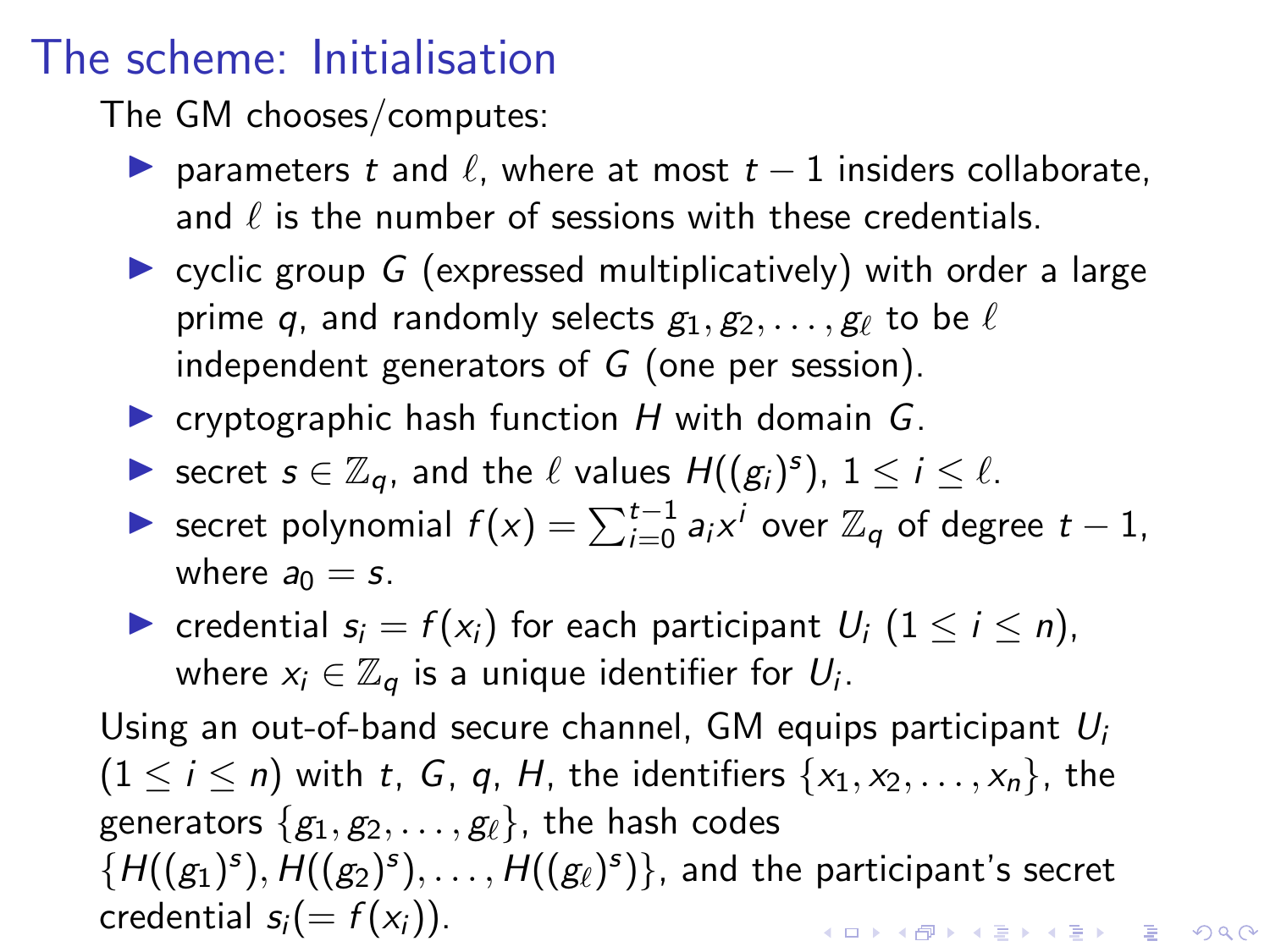#### <span id="page-5-0"></span>The scheme: Group authentication: Notation

- Suppose some subset  $\mathcal{U}' \subseteq \mathcal{U}$  of the participants (where  $|U'| = m \le n$ ) wish to authenticate each other in a group-wise fashion, where  $\mathcal{U}' = \{U_{z_1}, U_{z_2}, \ldots, U_{z_m}\}.$
- Suppose every participant in  $\mathcal{U}'$  is aware of the membership of  $\mathcal{U}^{\prime}.$
- $\triangleright$  Also suppose that the set of participants has reached session number  $\sigma$  during use of a particular credential set, where  $1 \leq \sigma \leq \ell$ ; each session must be conducted using a new value of  $\sigma$ , and  $\sigma$  determines which generator  $g_{\sigma}$  from the set of generators will be used in this particular protocol instance.

YO A 4 4 4 4 5 A 4 5 A 4 D + 4 D + 4 D + 4 D + 4 D + 4 D + + E + + D + + E + + O + O + + + + + + + +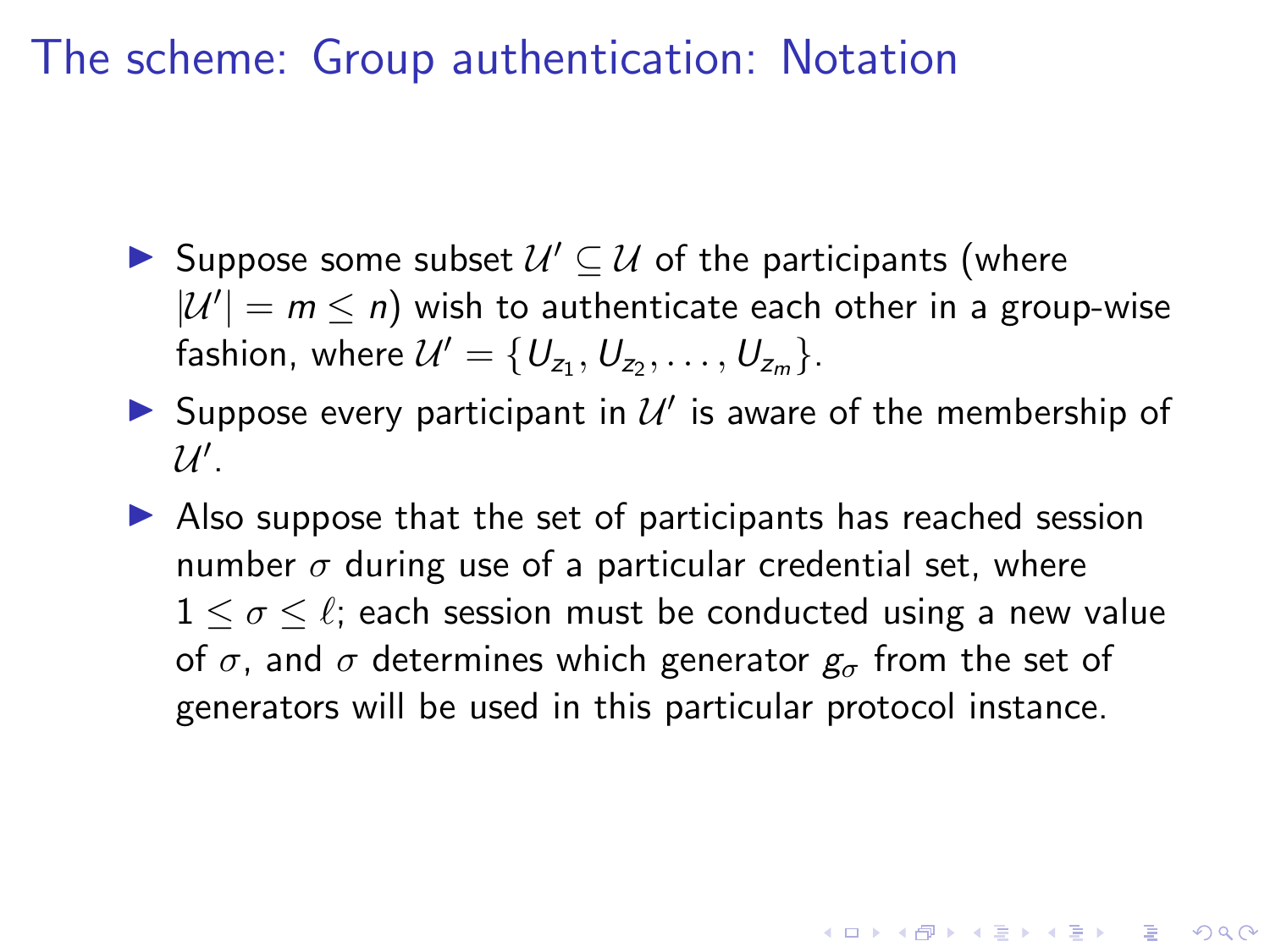#### <span id="page-6-0"></span>The scheme: Group authentication: Steps

Each participant  $u_{z_i} \in \mathcal{U}'$  proceeds as follows.

- ► Choose  $u_{z_i} \in \mathbb{Z}_q$  uniformly at random, and broadcasts it.
- Once the values  $\{u_{z_1}, u_{z_2}, \ldots, u_{z_m}\}$  received, compute:

$$
\gamma_i = \prod_{\substack{j \in \{1, 2, ..., m\} \\ z_j < z_i}} (g_{\sigma})^{u_{z_j}} \prod_{\substack{j \in \{1, 2, ..., m\} \\ z_j > z_i}} (g_{\sigma})^{-u_{z_j}},
$$
\n
$$
L_i = \prod_{\substack{j \in \{1, 2, ..., m\} \\ z_j \neq z_i}} \frac{x_{z_j}}{x_{z_j} - x_{z_i}},
$$

and

$$
c_{z_i}=(g_{\sigma})^{s_{z_i}L_i}(\gamma_i)^{u_{z_i}}.
$$

Broadcast  $c_{z_i}$  to all members of  $\mathcal{U}'$ . **Once values**  $\{c_{z_1}, c_{z_2}, \ldots, c_{z_m}\}$  received, compute

$$
\prod_{r=1}^m c_{z_r}
$$

.

 $000$ 

If  $H(\prod_{r=1}^m c_{z_r}) = H((g_{\sigma})^s)$  then all use[rs a](#page-5-0)[ut](#page-7-0)[h](#page-5-0)[en](#page-6-0)[t](#page-7-0)[ica](#page-0-0)[te](#page-18-0)[d.](#page-0-0)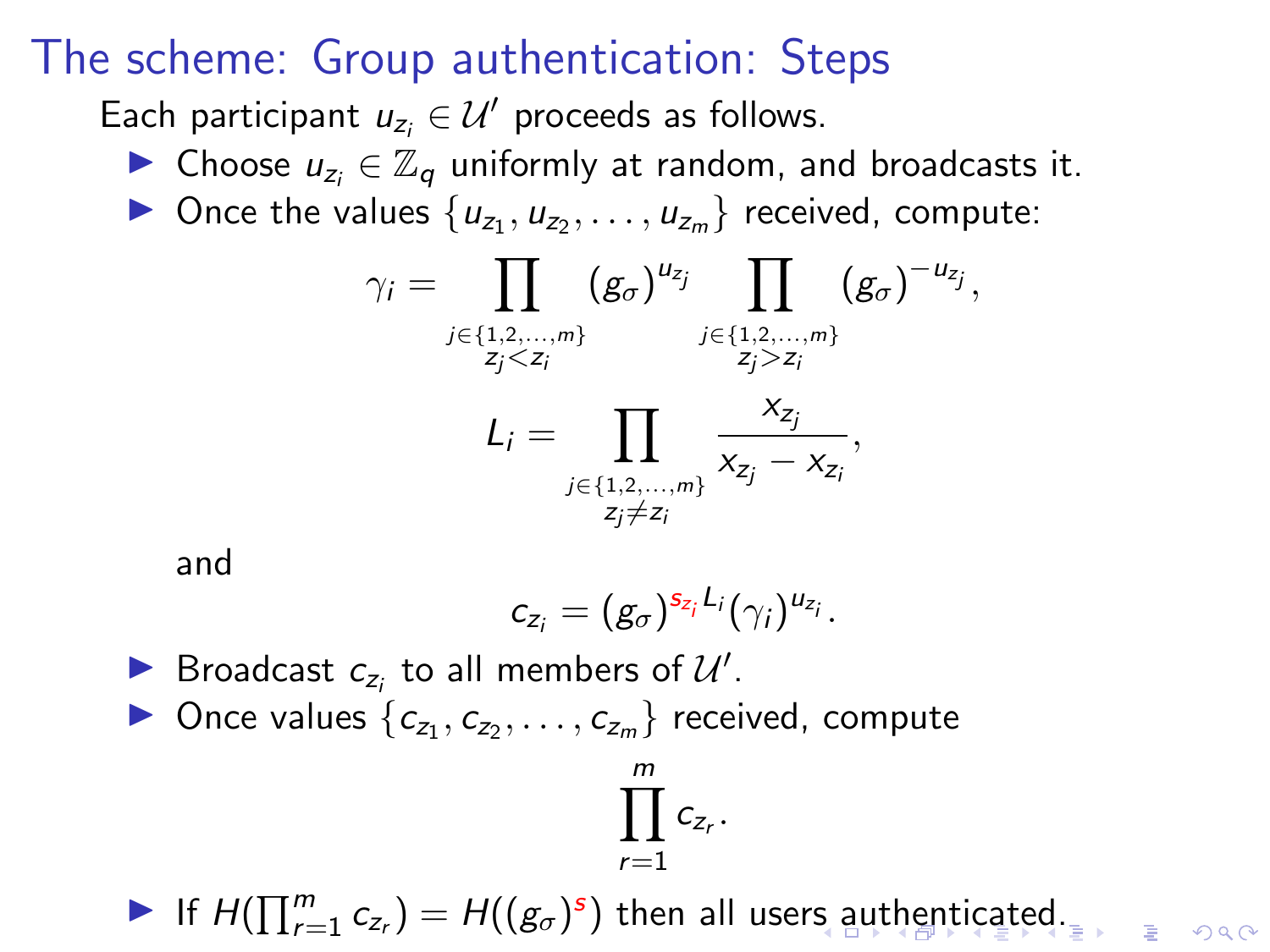# <span id="page-7-0"></span>Analysis: Preliminary observation I

- $\triangleright$  We consider what can be learnt by observing a single value  $c_{z_i}$ in a single instance of the protocol, together with the initial broadcasts of the values  $\{u_{z_1}, u_{z_2}, \ldots, u_{z_m}\}.$
- $\triangleright$  We suppose that the (outside) observer has access to the system parameters, i.e. the values provided by the GM to all participants, namely:
	- $\blacktriangleright$  t, G, q, H,
	- In the identifiers  $\{x_1, x_2, \ldots, x_n\}$ ,
	- In the generators  $\{g_1, g_2, \ldots, g_\ell\}$ , and
	- the hash codes  $\{H((g_1)^s), H((g_2)^s), \ldots, H((g_\ell)^s)\}.$

**KORKAR KERKER SAGA**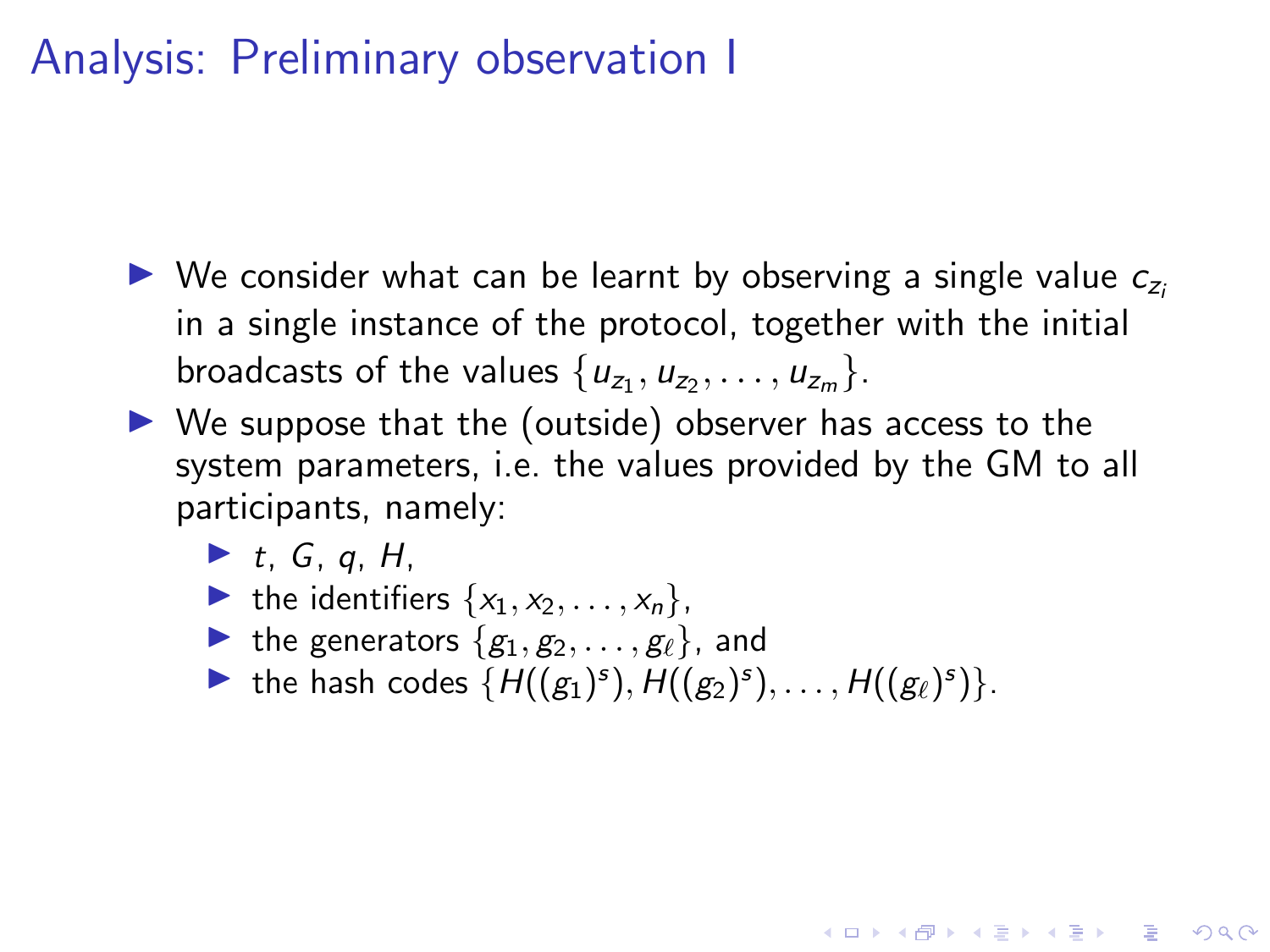# <span id="page-8-0"></span>Analysis: Preliminary observation II

 $\blacktriangleright$  By definition:

$$
c_{z_i}=(g_{\sigma})^{s_{z_i}L_i}(\gamma_i)^{u_{z_i}}.
$$

 $\blacktriangleright$  Again by definition:

$$
\gamma_i = \prod_{\substack{j \in \{1, 2, ..., m\} \\ Z_j < Z_i}} (g_{\sigma})^{u_{Z_j}} \prod_{\substack{j \in \{1, 2, ..., m\} \\ Z_j > Z_i}} (g_{\sigma})^{-u_{Z_j}},
$$

- I.e. computing  $\gamma_i$  does not involve any secret credential values and hence can be derived by anyone with the system credentials.
- If  $u_{z_i}$  is intercepted, the observer can thus compute

$$
c_{z_i}.(\gamma_i)^{-u_{z_i}}=(g_{\sigma})^{s_{z_i}L_i}.
$$

 $\blacktriangleright$  Yet again by definition

$$
L_i = \prod_{\substack{j \in \{1,2,\dots,m\} \\ z_j \neq z_i}} \frac{x_{z_j}}{x_{z_j} - x_{z_i}},
$$

so $L_i$  is also available to anyone with th[e s](#page-7-0)[ys](#page-9-0)[te](#page-7-0)[m](#page-8-0) [cre](#page-0-0)[de](#page-18-0)[nt](#page-0-0)[ial](#page-18-0)[s.](#page-0-0)

 $000$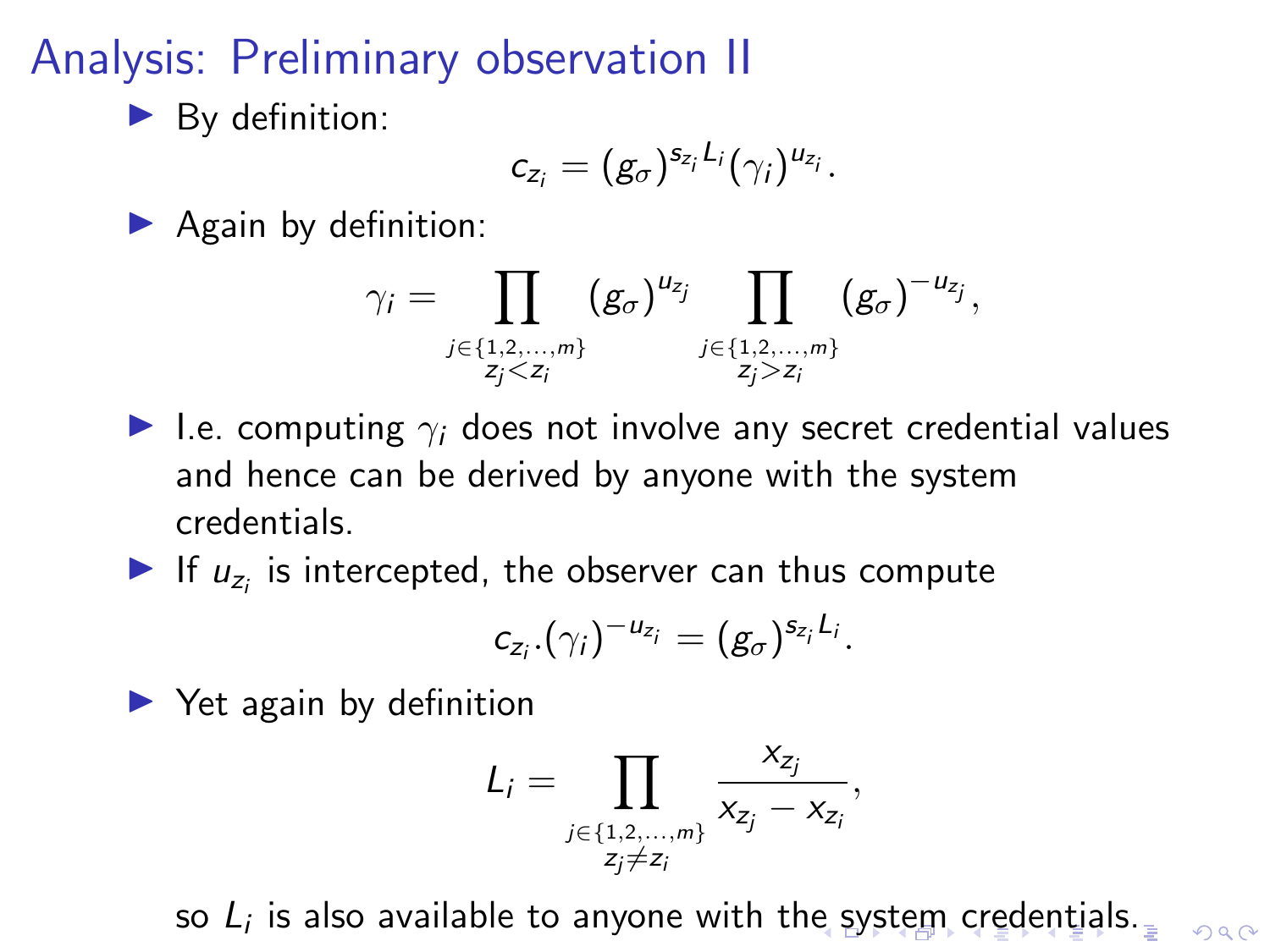## <span id="page-9-0"></span>Analysis: Preliminary observation III

- Having derived  $L_i$ , the observer now computes a value M such that  $ML_i \equiv 1 \pmod{q}$ , a calculation which is simple to perform given that q is known. Note that M is guaranteed to exist since  $q$  is prime.
- $\blacktriangleright$  It follows immediately that

$$
[c_{z_i}.(\gamma_i)^{-u_{z_i}}]^M = (g_{\sigma})^{s_{z_i}L_iM} = (g_{\sigma})^{s_{z_i}}.
$$

- In That is, an observer of  $c_{z_i}$  and the values  $\{u_{z_1}, u_{z_2}, \ldots, u_{z_m}\}$ can compute  $(g_{\sigma})^{s_{z_i}}$ , where  $s_{z_i}$  is the secret credential for user  $u_{z_i}$ .
- Moreover, the only occasion  $s_{z_i}$  is used in the protocol is to compute  $(g_{\sigma})^{s_{z_i}}$ , i.e. knowing  $(g_{\sigma})^{s_{z_i}}$  is essentially equivalent to knowing  $s_{z_i}$ , at least for this session.

**KORK EXTERNE PROVIDE**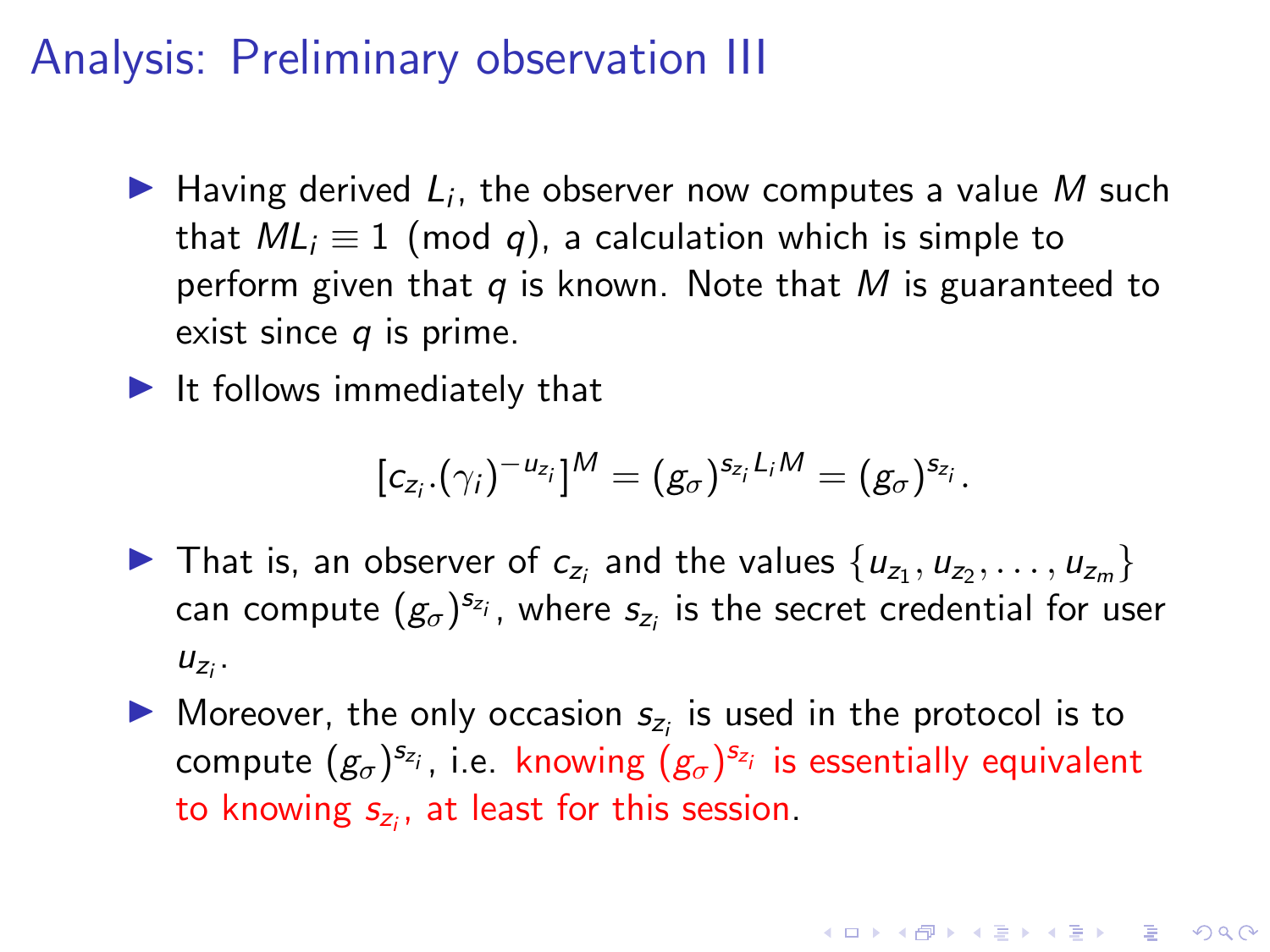## An outsider impersonation attack: Scenario

- $\blacktriangleright$  The above observation leads to a very simple and powerful attack, enabling impersonation of a participant in any group.
- $\triangleright$  Suppose an (outsider) adversary controls the broadcast channel with respect to 'victim' participant  $U_{z_i}$ , i.e. the adversary can:
	- $\triangleright$  prevent messages sent by other legitimate participants from reaching  $U_{z_i}$ , and
	- So send messages to  $U_{z_i}$  on this channel that appear to have come from other legitimate participants.

4 0 > 4 4 + 4 = + 4 = + = + + 0 4 0 +

 $\triangleright$  Also assume that it is 'time' for a session using the group generator  $g_{\sigma}$ .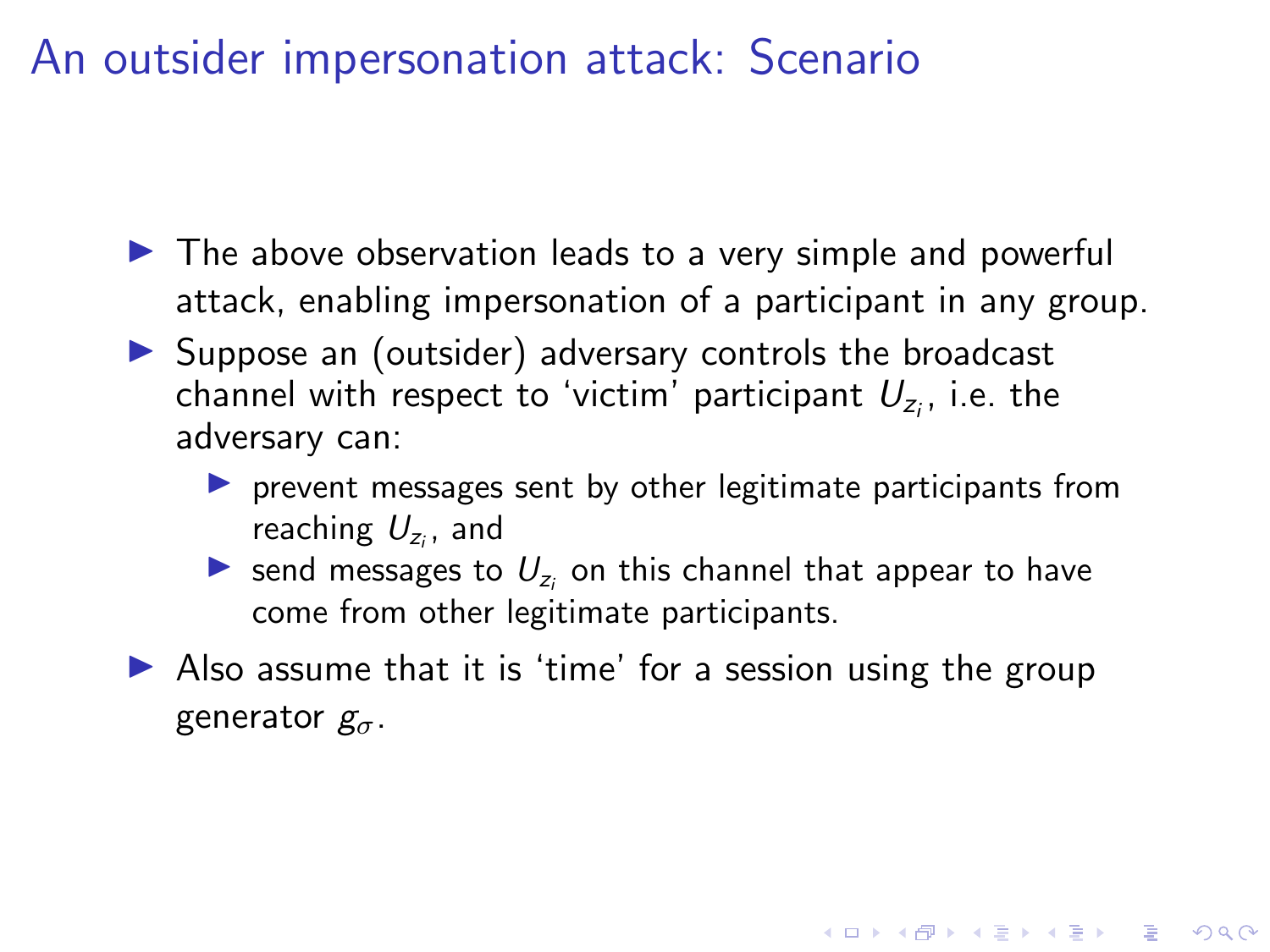An outsider impersonation attack: Gathering data

- $\triangleright$  Suppose the adversary observes a group of participants  $\mathcal{U}''\subseteq\mathcal{U}$  (where  $\mathit{U}_{z_{i}}\not\in\mathcal{U}''$ ) engaging in the protocol.
- $\blacktriangleright$  The adversary:
	- intercepts all the  $u_{z_j}$  and  $c_{z_j}$  values sent by each  $U_{z_j} \in \mathcal{U}''$ ;
	- $\blacktriangleright$  uses these intercepted values, together with the system parameters, to compute  $(g_{\sigma})^{s_{z_j}}$  for each  $U_{z_j} \in \mathcal{U}'$ ;
	- revents any of the messages reaching  $U_{z_i}$  (since these messages are not intended for  $U_{z_i}$ ,  $U_{z_i}$  should ignore them anyway).

That is, the adversary now knows information equivalent to the secret credentials for all participants in  $\mathcal{U}''$  for session  $\sigma$ 

4 0 > 4 4 + 4 = + 4 = + = + + 0 4 0 +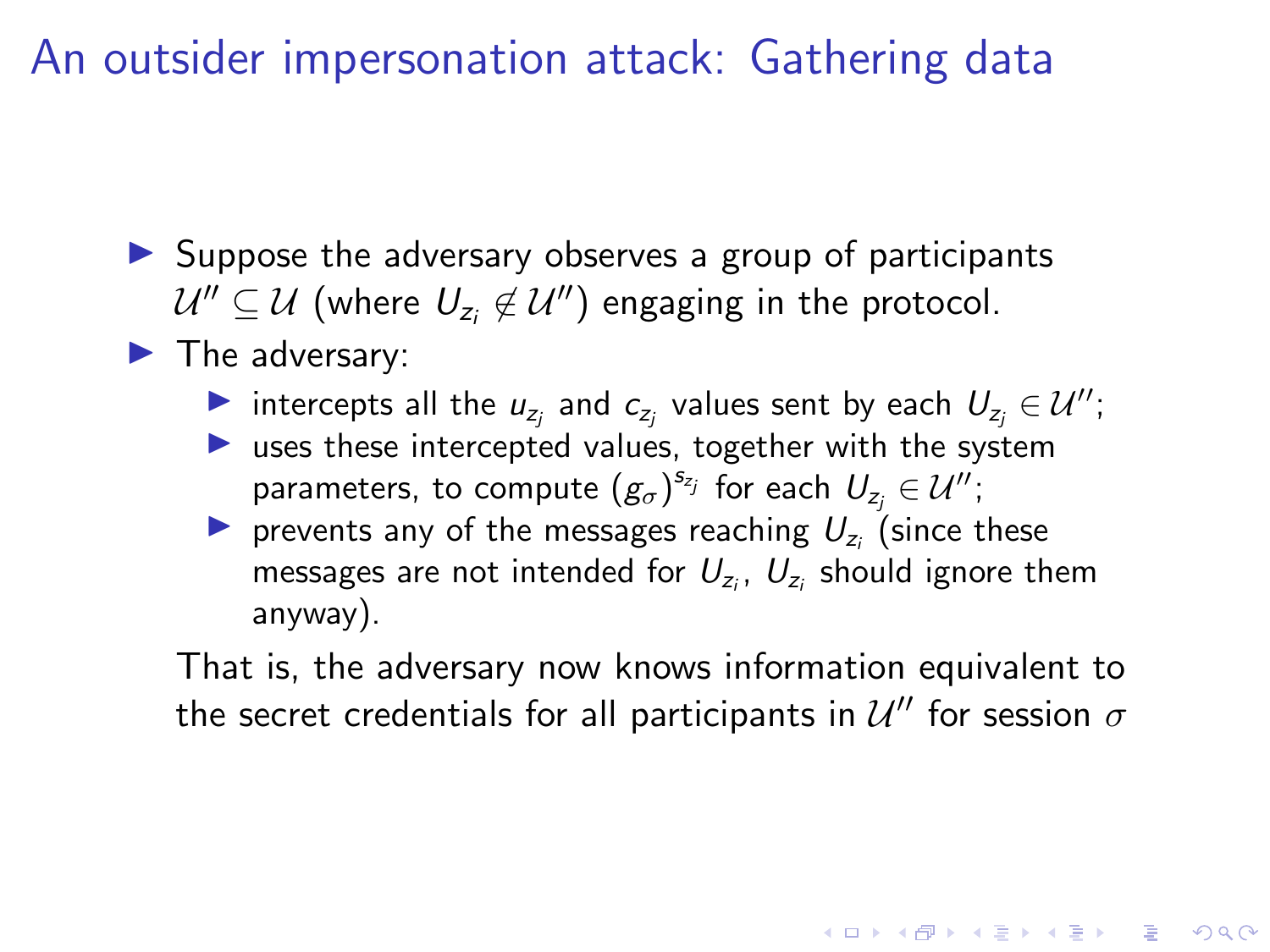#### An outsider impersonation attack: Completing the attack

- Suppose that the adversary persuades the victim  $U_{z_i}$  that it is being invited to join a group of participants  $\mathcal{U}' \subseteq \mathcal{U}'' \cup \{ \mathit{U_{z_i}} \},$ where  $\mathit{U}_{z_i} \in \mathcal{U}'$ , e.g. by sending 'fake' messages from members of  $\mathcal{U}'$  to  $U_{z_i}$ .
- Adversary chooses arbitrary values  $u_{z_j}$  for every  $U_{z_j} \in \mathcal{U}' - \{U_{z_i}\}\$ , and sends these values to  $U_{z_i}$  as if they come from  $\mathit{U}_{z_j}.$
- $\blacktriangleright$  Once  $U_{z_i}$  sends its value  $u_{z_i}$ , the adversary can use the complete set of values  $\{u_{z_j}\}$  and the computed values  $\left(g_\sigma\right)^{s_{z_j}}$ (which it has for every  $\mathcal{U}_{z_j} \in \mathcal{U}' - \{U_{z_j}\}$ ) to compute the 'correct' values  $c_{z_j}$  for every  $U_{z_j} \in \mathcal{U}' - \{U_{z_i}\}$ , which it sends to the victim participant  $U_{z_i}$ .
- $\triangleright$  Since all the received values are 'correct', the victim will falsely believe that it is part of a group authentication with a set of participants, of whom none believe they are being authenticated to the victim.

KID KA KERKER KID KO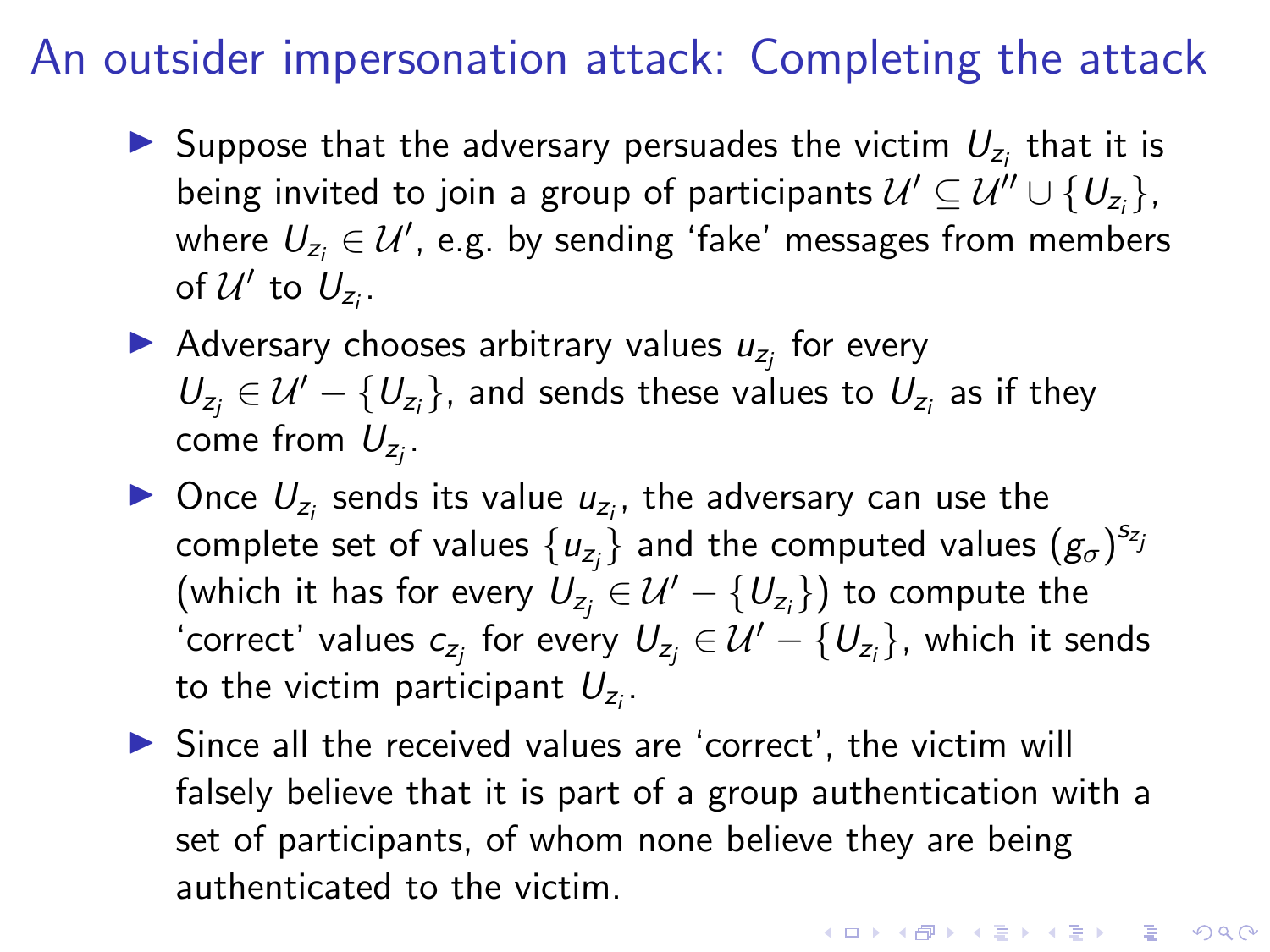#### Other attack scenarios

- $\blacktriangleright$  There are many other scenarios that could be used to launch an attack on the protocol.
- $\blacktriangleright$  For example, if an attacker could control the broadcast network with respect to two victims, a range of conflicting beliefs about who has been authenticated to whom could be established.
- $\blacktriangleright$  That is, once an attacker has observed a participant  $U_{z_i}$ output a value  $c_{z_j}$ , this can be used to impersonate  $U_{z_j}$  in any group the attacker chooses (assuming control over the broadcast channel).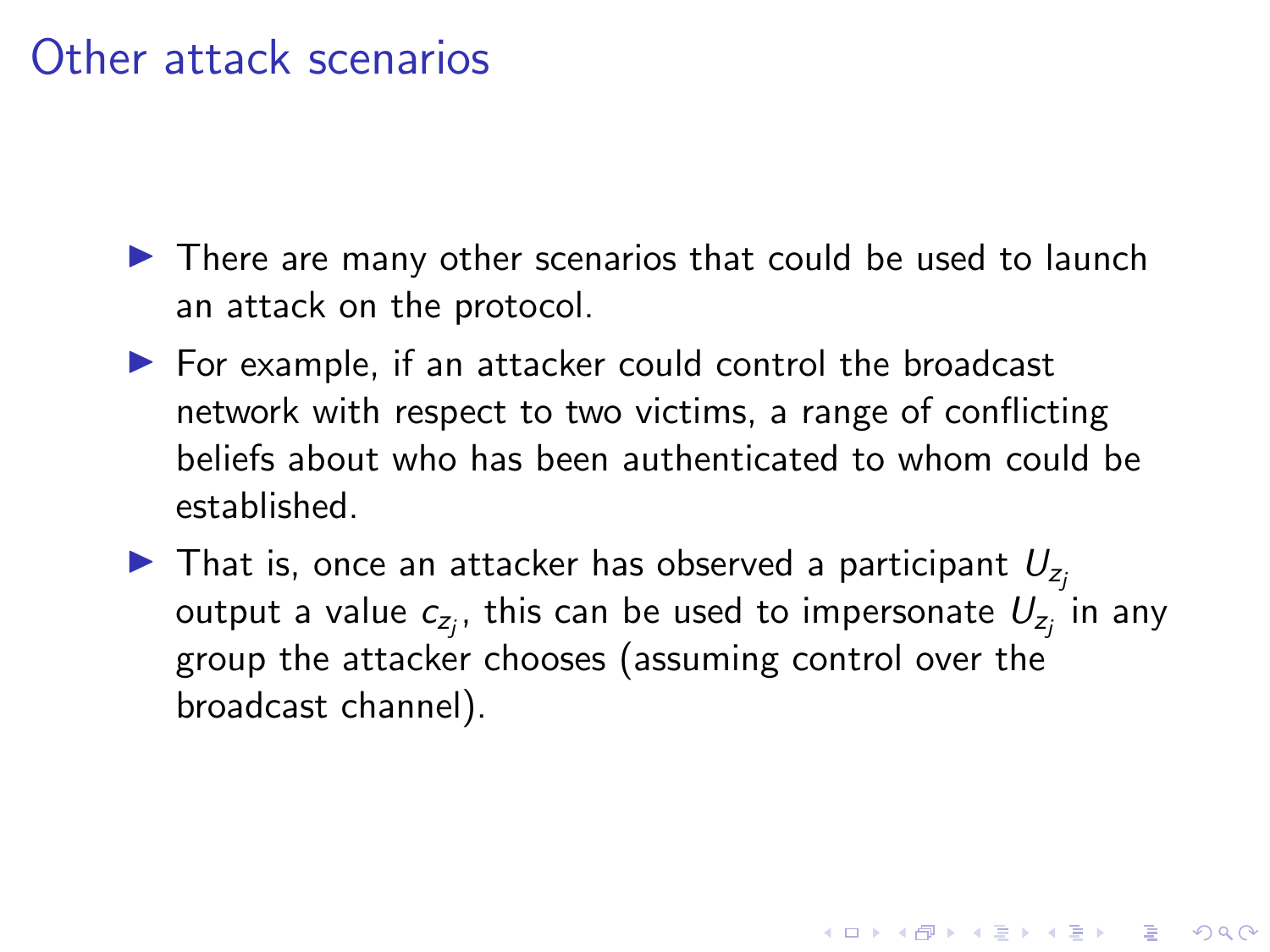# But there is a proof of security ... I

- $\blacktriangleright$  The attack described above clearly breaks the claimed 'no impersonation' property.
- ▶ Theorem 4 of (Xia et al., 2020) states that 'The proposed group authentication scheme satisfies the no impersonation property, assuming that  $H$  is a preimage resistant hash function and the DDH assumption holds in G'.

4 0 > 4 4 + 4 = + 4 = + = + + 0 4 0 +

 $\blacktriangleright$  The attack does not invalidate the assumptions of the theorem, and hence the theorem must be false.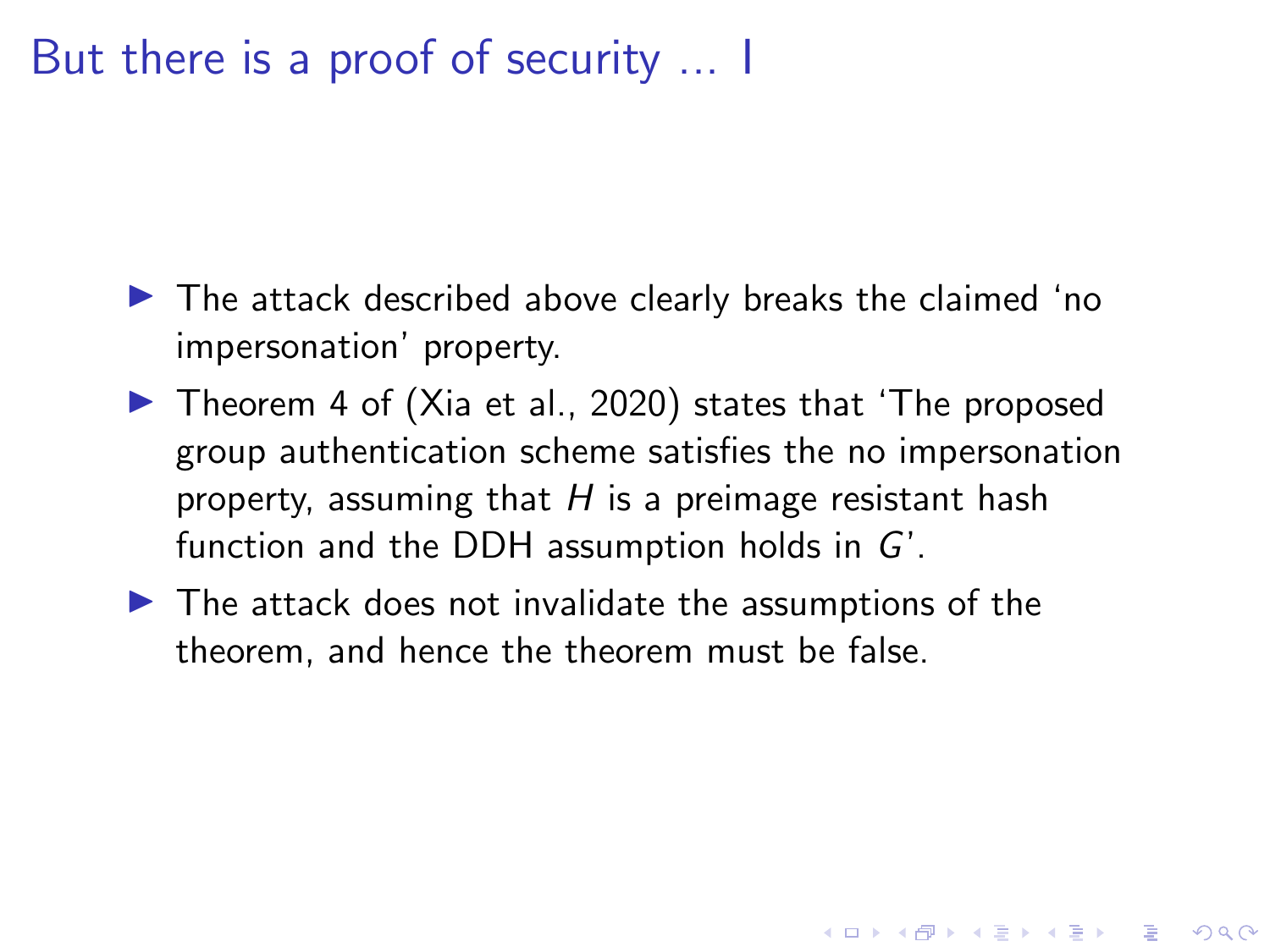## But there is a proof of security ... II

- $\blacktriangleright$  How can this be true?
- Examination of the proof of Theorem 4 suggests why.
- $\triangleright$  The proof only deals with the 'honest but curious' case, where all participants are assumed to follow the protocol correctly.
- $\triangleright$  The sort of manipulation of messages and beliefs involved in the attack do not appear to be covered by the proof.
- $\blacktriangleright$  That is, while the mathematics may be correct, the result does not establish that the protocol would actually be secure in a real-world deployment (which, of course, it would not).

4 0 > 4 4 + 4 = + 4 = + = + + 0 4 0 +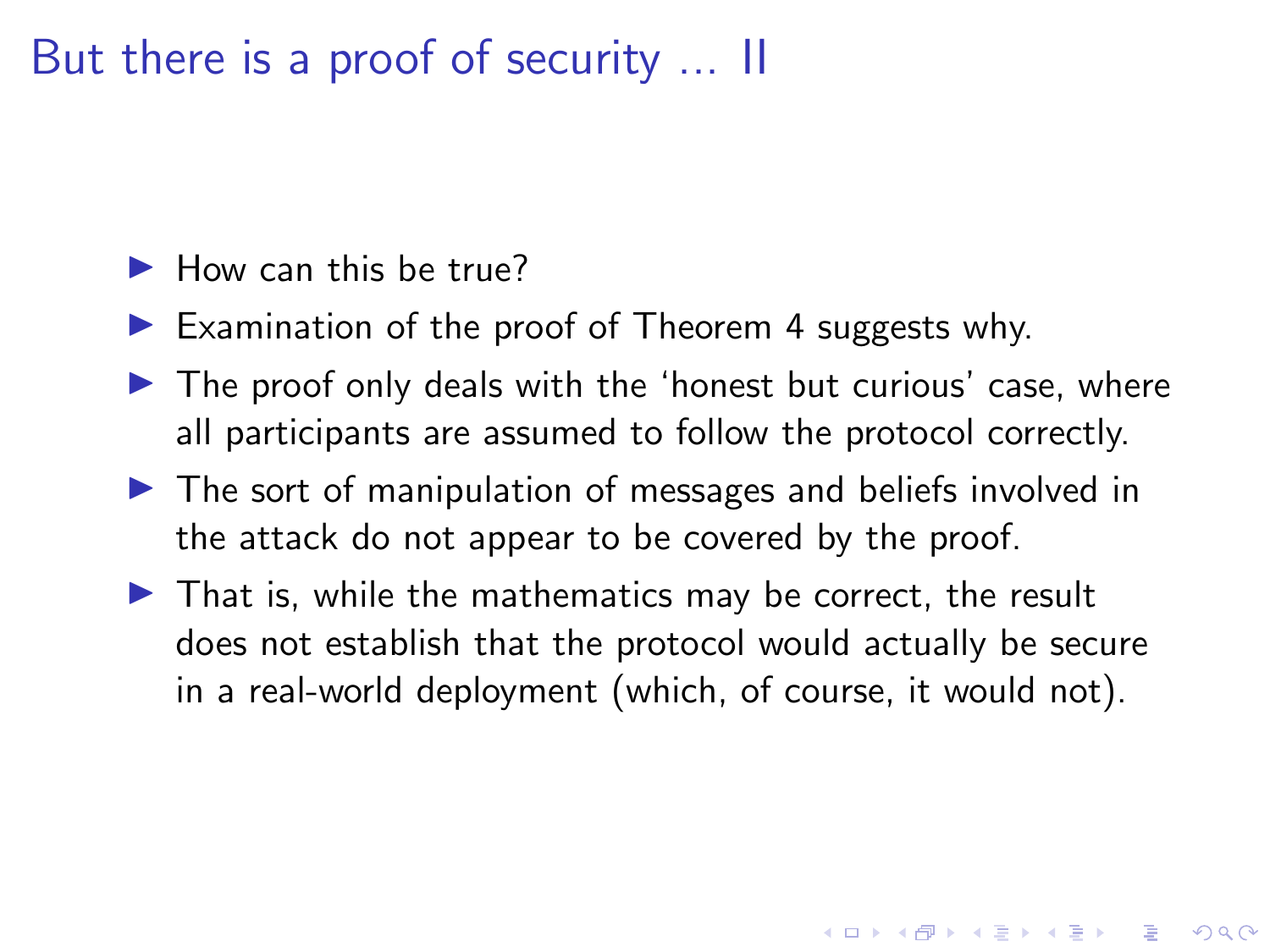## But there is a proof of security ... III

- $\blacktriangleright$  This issue is admitted in (Xia et al., 2020).
- $\blacktriangleright$  In the concluding section it is stated that 'There are two distinct approaches to defining security for cryptographic protocols: simulation proof and reduction proof.
- $\blacktriangleright$  The former is more intuitive because it models security of the targeted problem via an ideally trusted third party. However, the definitions will become complicated once all details are filled in.
- $\blacktriangleright$  In contrast, the reduction proof yields definitions that are simpler to describe and easier to work with. However, the adequacy for modelling the problem is less clear. In this paper, we followed the latter approach, and it is still open how to provide formal security treatment for group authentication using the simulation proof.'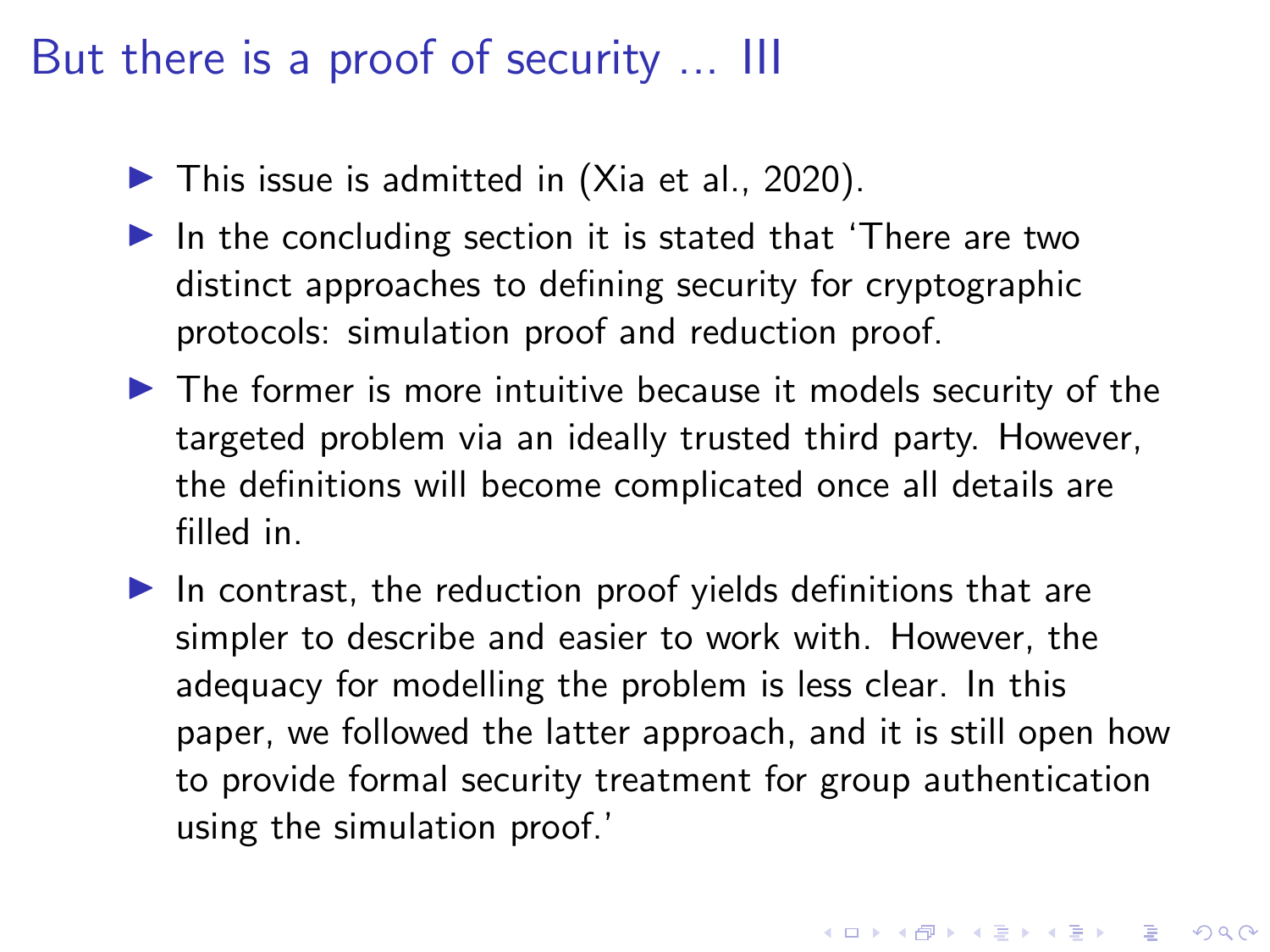# **Conclusions**

- $\blacktriangleright$  The fundamental flaw exists despite the fact that theorems are provided asserting its security.
- $\triangleright$  This is clearly worrying we know that 'proofs of security' are necessary, but clearly they are not of much value if they do not establish what it seems they establish.
- In fact the authors admit that the security model used is not sufficient to establish security other than in a case where the attackers are restricted to behaving in an 'honest' fashion.
- $\triangleright$  This clearly suggests that reviewers need the time to carefully review precise details of claims of security.
- $\blacktriangleright$  This flies in the face of the modern obsession with speedy publication, both for conferences and many journals (e.g. IEEE Access allows referees only a week to complete a review).
- $\blacktriangleright$  Perhaps we, as the research community, need to think more carefully about finding ways to allow reviewers time and space to write carefully considered and detailed reviews.<br>The settle research of the settle research of the settle research of the settle research of the settle research